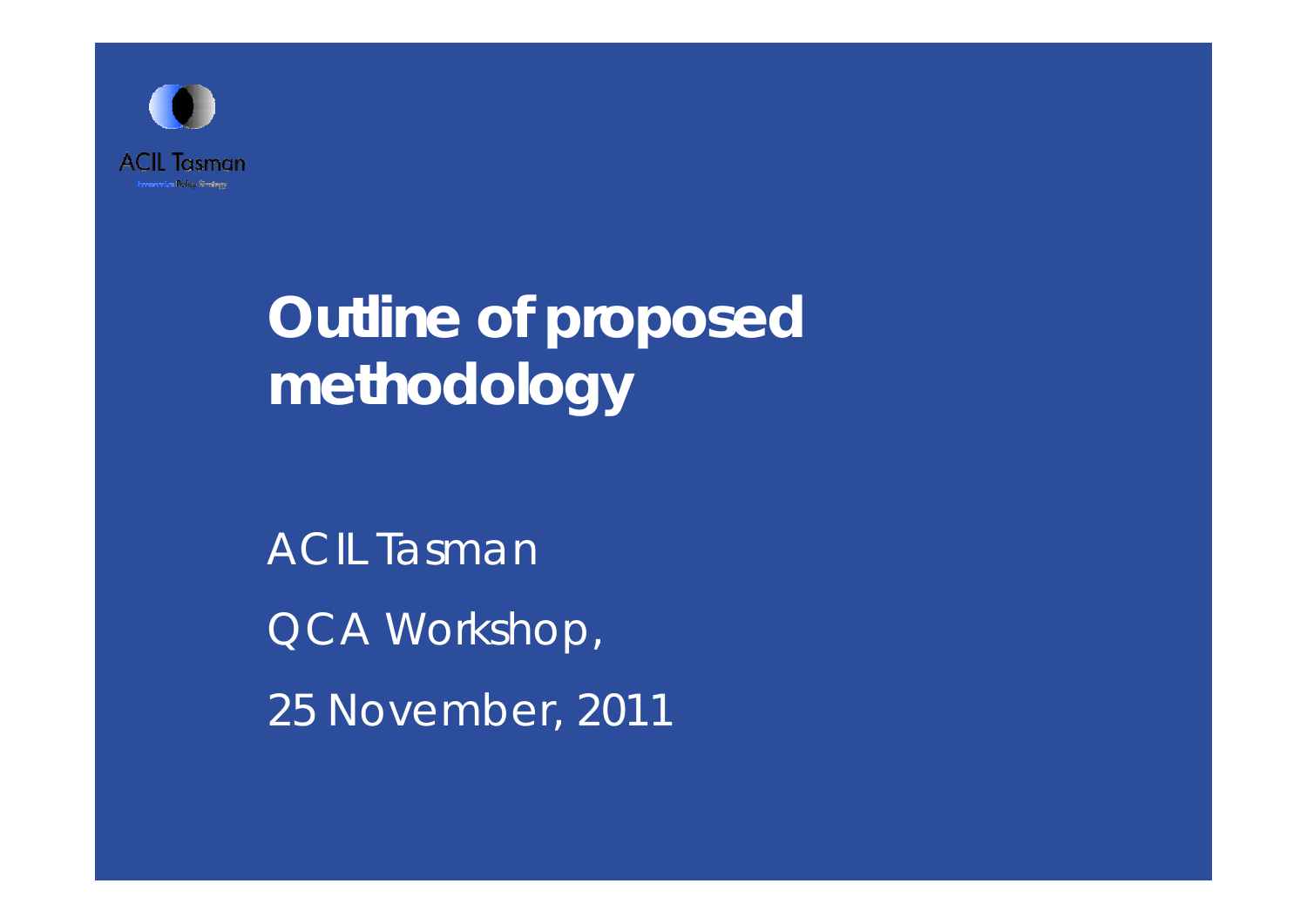# **Background to price distribution ACIL Tasman approach**

- $\bullet$ • The approach involves establishing a distribution of possible load<br>weighted annual prices for 2012/13 for each tariff, the net system load profile and the overall Energex load incorporating weather and plant outage variations
- $\bullet$  It has been used by ACIL Tasman over many years to provide clients with advice on likely contract prices
- $\bullet$  The mean of the distribution is seen to be a robust estimate of the price a prudent retailer would be prepared to pay for energy, including insurance against extreme price events due to weather and plant outages
- $\bullet$ The approach is able to be applied down to the individual tariff level
- $\bullet$  The approach allows an additional amount for the time value of contracts with longer tenor or commencing later as this is not incorporated in the mean of the price distribution.
- $\bullet$  An allowance for distribution and tran-smission losses are also added as the price distribution is at the regional reference node.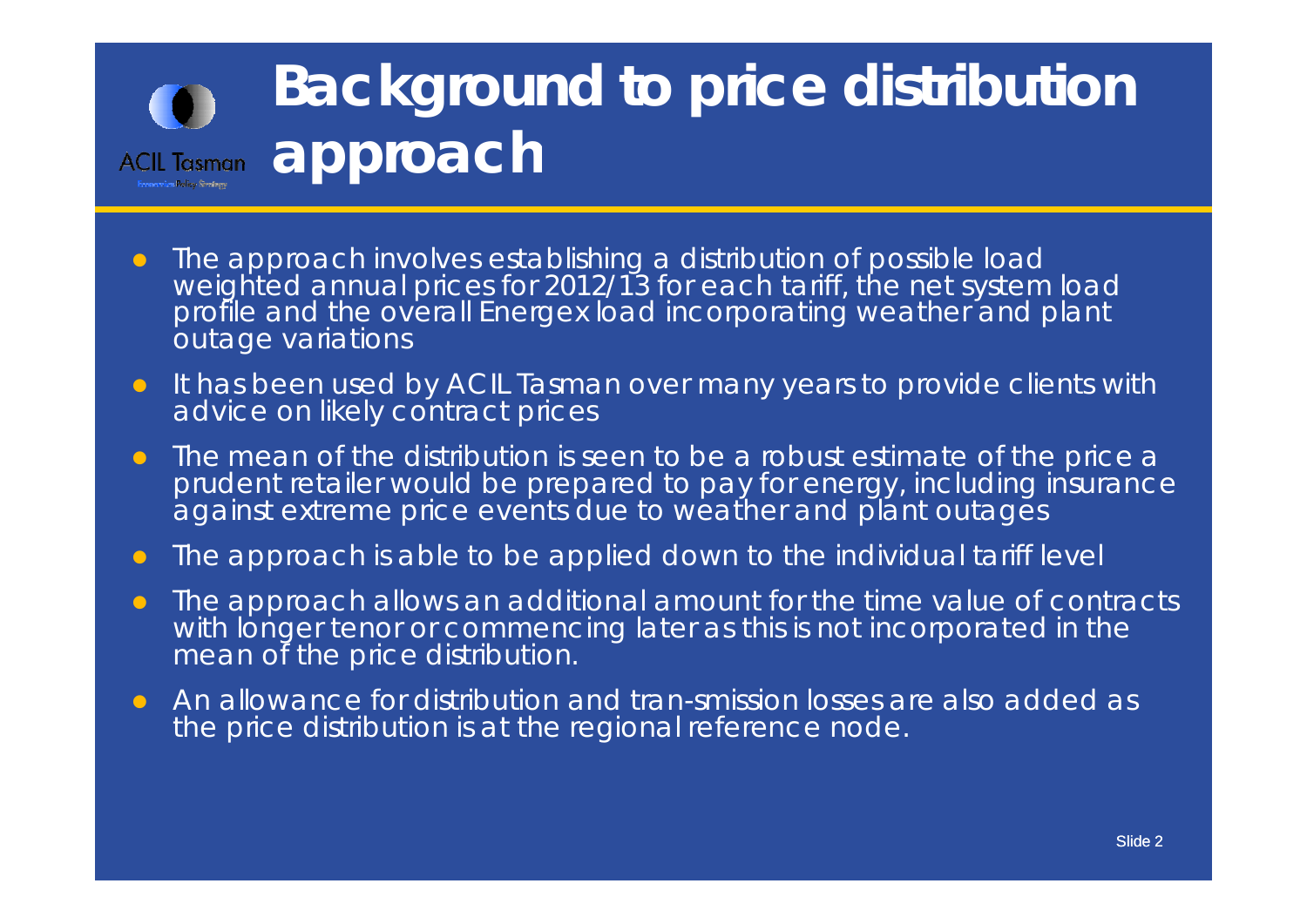

- $\bullet$ **Step 1: Estimate the Energex retail tariff load traces**
- $\bullet$ **Step 2: Develop 41 years of load traces each representing 2012/13**
- $\bullet$ **Step 3: Develop 20 sets of unplanned outages across the NEM**
- $\bullet$ **Step 4: Estimate pool prices across the 820 data years**
- $\bullet$ **Step 5: Estimate the annual price distribution for each retail tariff**
- $\bullet$  **Step 6: Find the mean of the price distribution and applying a loss factor/s**
- $\bullet$  **Step 7: Add a further premium to account for other costs and risks associ t d ith h ia ted with energy purc hase**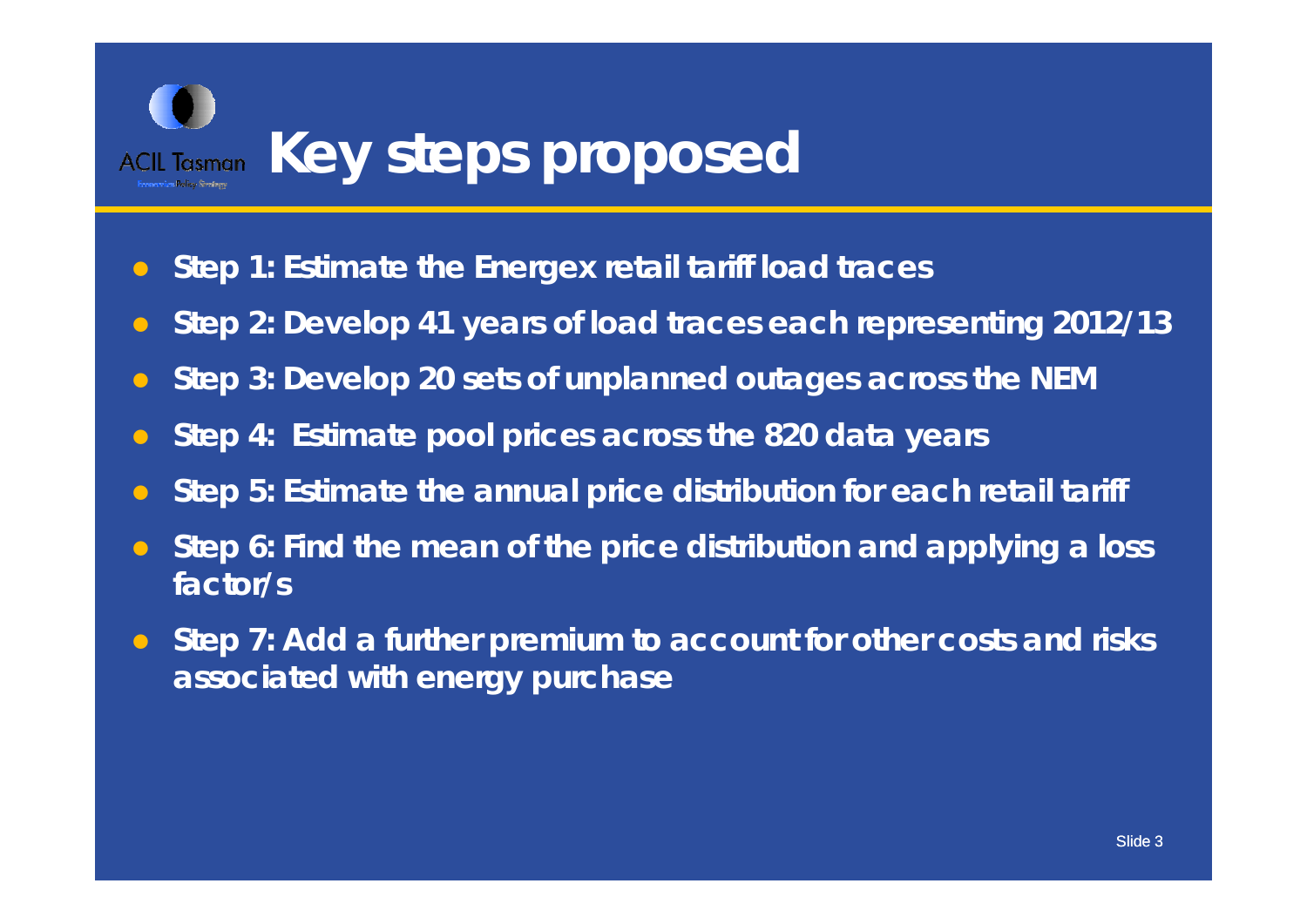## **Step 1: Estimate the Energex retail tariff ACIL Tasman load traces**

#### $\bigcirc$ Data sources

- half hour load traces for each Transmission Node Identity (TNI) for Energex
- •controlled load traces from AEMO
- Half hour interval meter data for Energex area customers
- 400 domestic customer interval meter recordings
- net System Load Profile (NSLP) from AEMO
- customer usage profiles for each tariff from Energex
- Energex forecasts of system summer and winter peaks and annual energy
- The load traces for the various tariffs for 2010/11will be constructed from these data ensuring that the relevant individual tariff load traces sum to the NSLP and the overall Energex load trace by applying trim factors
- The individual tariff load traces will all be consistent with the NEM regional load traces for 2010/11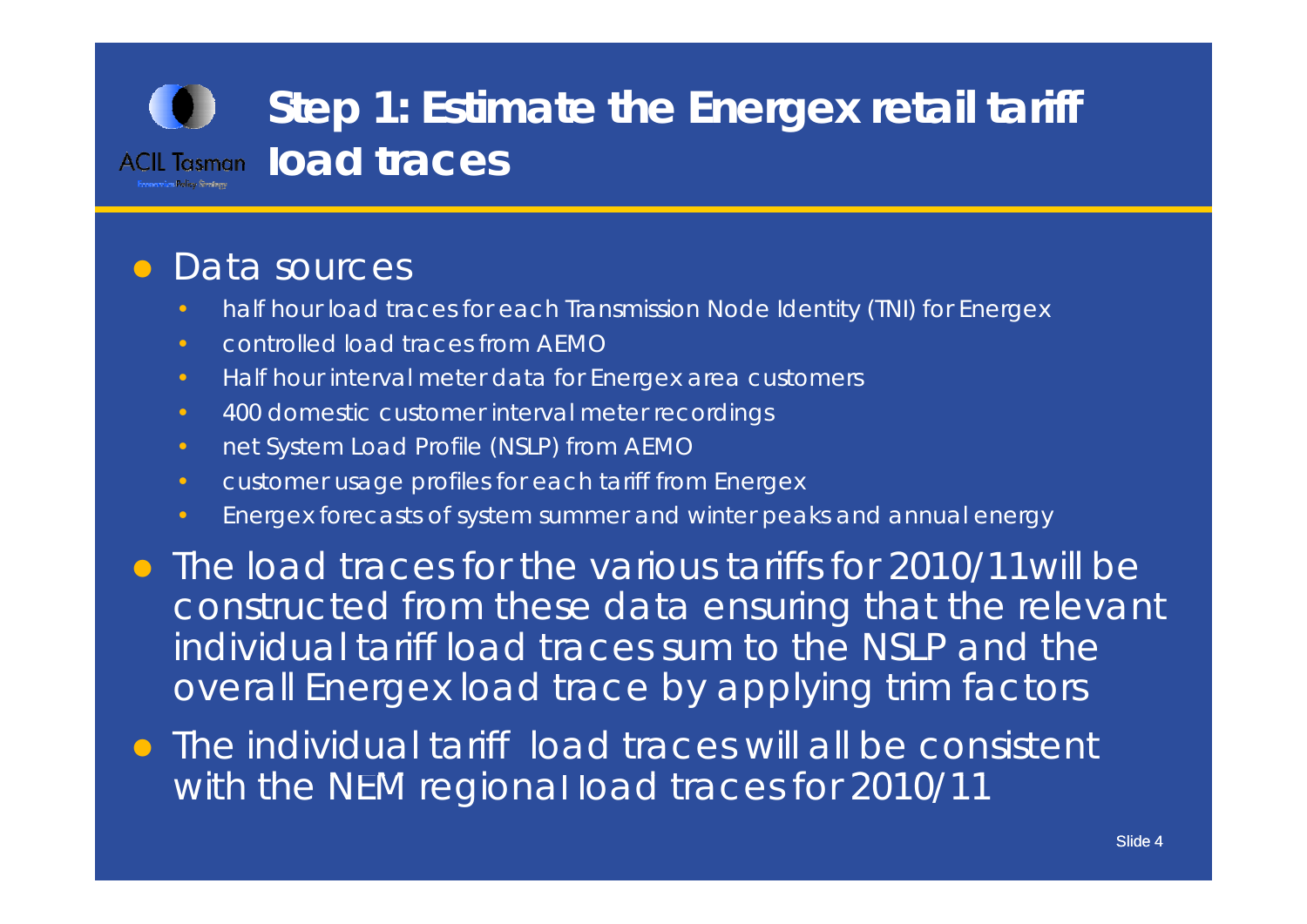### **Step 2: Develop 41 years of load traces**  ACIL Tasman each representing 2012/13 Economics Policy Synthesis

- $\bullet$ **Select the days:** Under this approach each day in the 40 years of temperature data is populated by load traces selected from the 2010/11 data by matching the day type and season and selecting the day in 2010/11 which best matches temperature conditions across the NEM. The 41 years are the 40 years built from the analysis and the 2010/11 year itself
- $\bullet$  **Method of day selection:** Selection of the day which best matches the temperature conditions is achieved by finding the closest least squares match between the temperature profile for that day and the temperature profile for a day in the 2010/11 across all NEM regions.
- $\bullet$ **Process to preserve relationships:** To preserve the relationship between the NEM regional loads traces and retail tariff load traces in the Energex area, all the associated load traces for the selected day are inserted for the day bein g assessed.
- $\bullet$  **Adjusting to 2012/13 level:** Using a non-linear transformation the 41 years of load data are adjusted to match the AEMO 2011 ESOO forecast for 2012/13 for each NEM<br>region and the consistent forecast for the Energex area from the Australian Energy Regulator (AER). This involves matching the forecast annual energy for each of the 41 years and matching the forecast peak demand across the whole 41 years with the 10% POE (probability of exceedance) summer peak demand for 2012/13.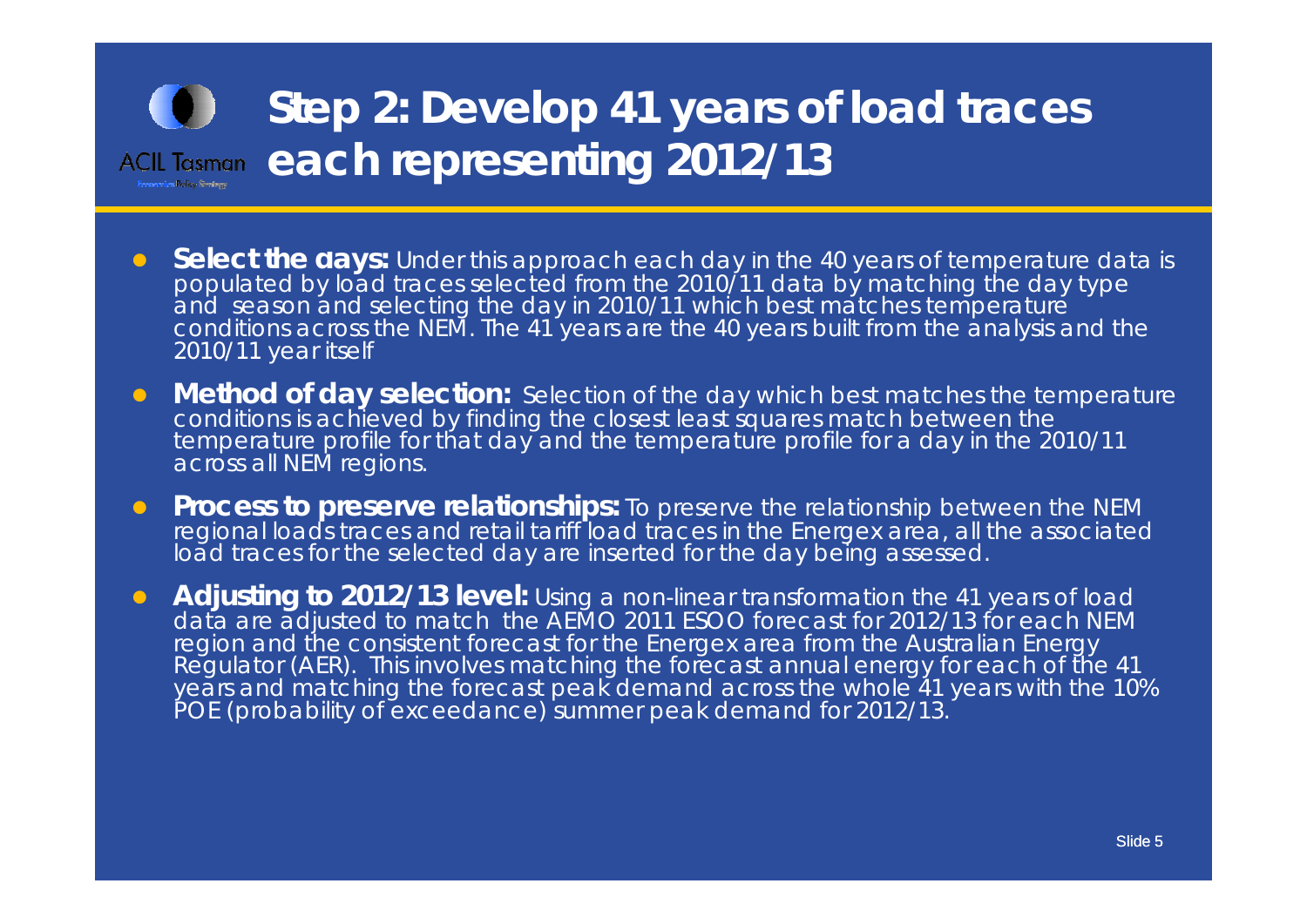## **Step 3: Develop 20 sets of unplanned out th N tages across e NEM**

- **Using binomial probability theory ACIL Tasman** has simulated 20 sets of forced outages. This process has allowed a range of outage outcomes to be produced.
- The most important factor in outages is coincidence – if a number of units are forced out at the same time, volatile prices usually result.
- The process used to simulate the outage sets allows these sorts of coincidences to be represented appropriately in the sample .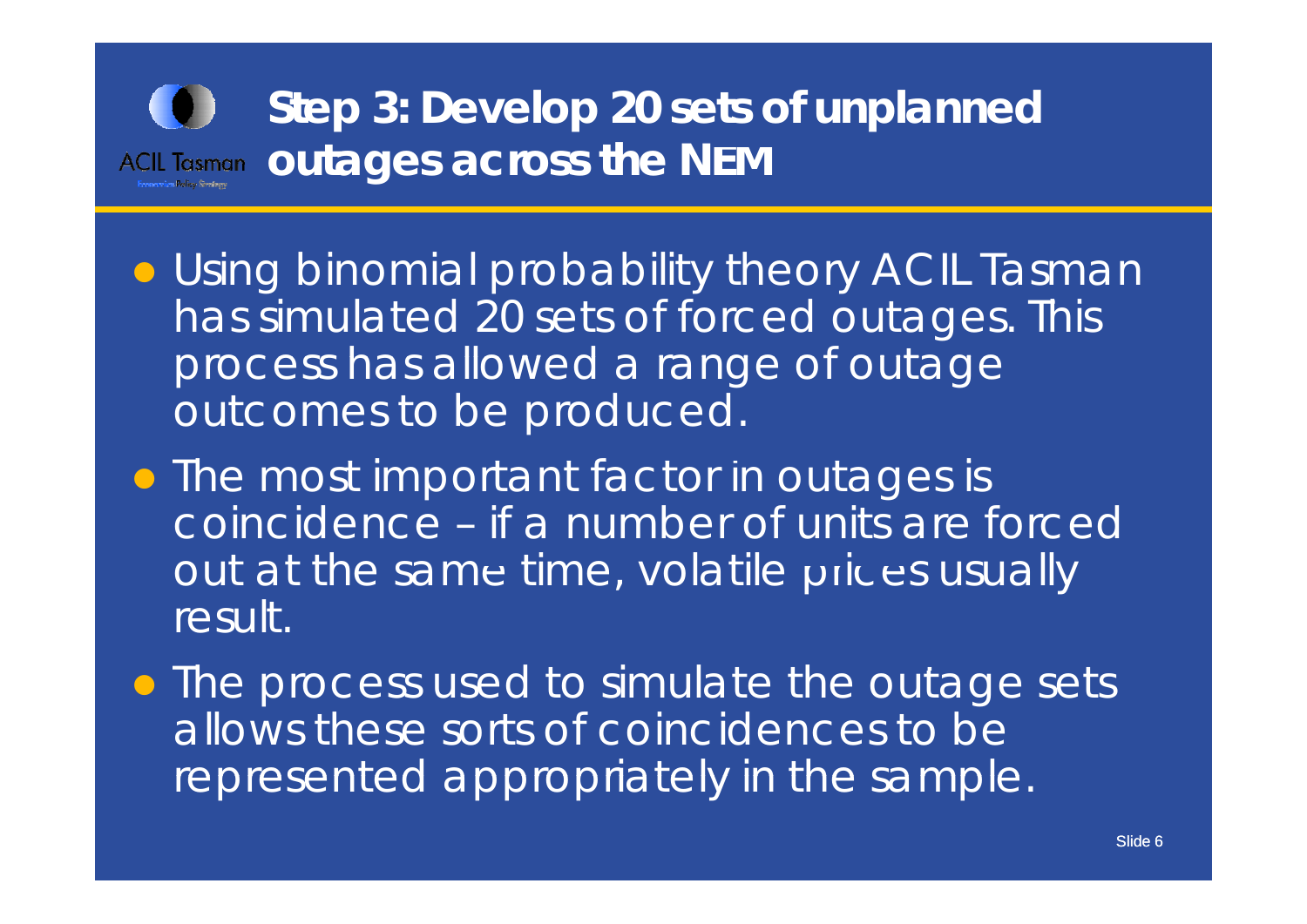## **Step 4: Estimate pool prices across the 820 d a ta years**

- Combining the 41 years of load data adjusted to 2012/13 levels and 20 outage scenarios to create 820 years of data for input to *PowerMark* to produce 820 years of half hourly prices representing 2012/13.
- **These half hourly prices represent a range of** prices which encompass the likely weather and outage effects which could emerge in 2012/13.
- The prices produced by the *PowerMark* modelling are at the South Pine regional reference node for Queensland .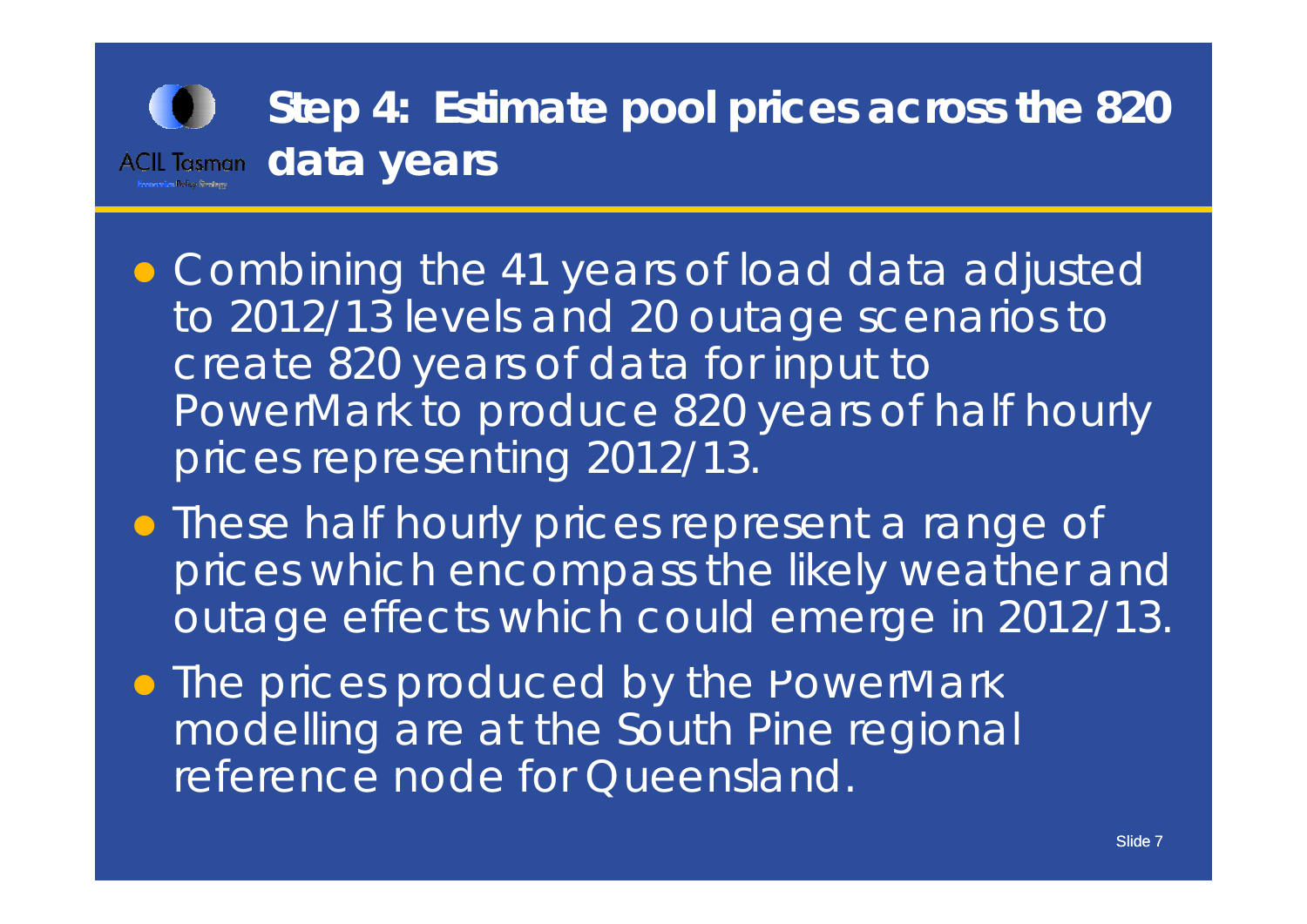

- This step involves calculating 820 annual load weighted prices based on:
	- • the half hourly loads traces adjusted to 2012/13 levels from Step 2 and
	- $\bullet$ Queensland half hourly prices from Step 4.
- 820 annual load weighted prices are calculated for each retail tariff in the Energex area based on:
	- •the retail tariff load traces from Step 2 and
	- •• the Queensland pool price from Step 4.
- **This process produces a price distribution for each** retail tariff in the Energex area for 2012/13.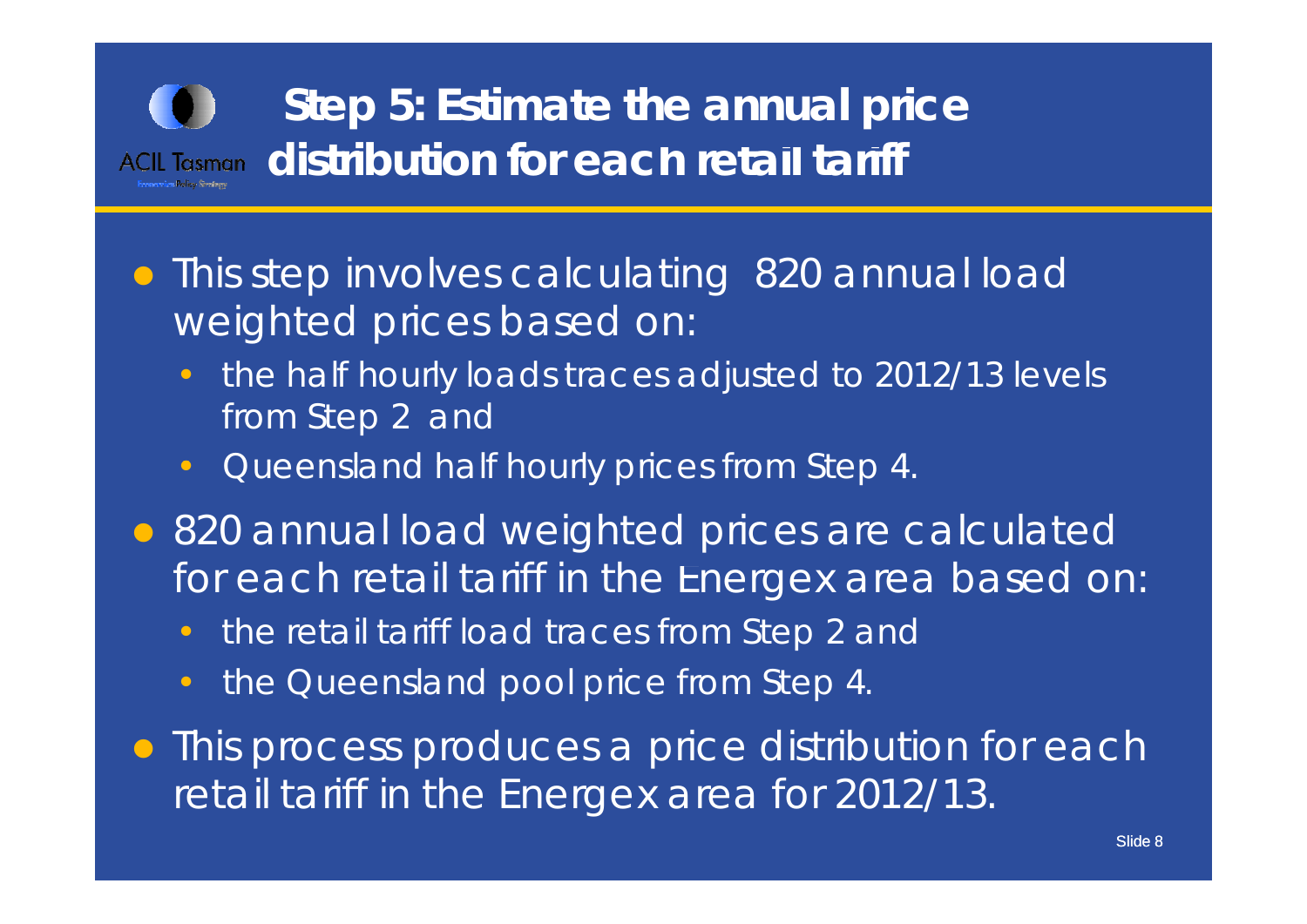

 **Find the mean**: The mean of each of the retail tariff price distributions established in Step 5 represent the price at the Queensland reference node for each retail tariff in 2012/13 which a retailer would be prepared to pay accounting for weather and outage risks.

**Apply loss factors:** To bring these retail tariff prices from the Queensland regional reference node to the customer terminals requires the application of a distribution loss factor (DLF) for Energex and load weighted Marginal Loss Factor (MLF) for the Energex area.